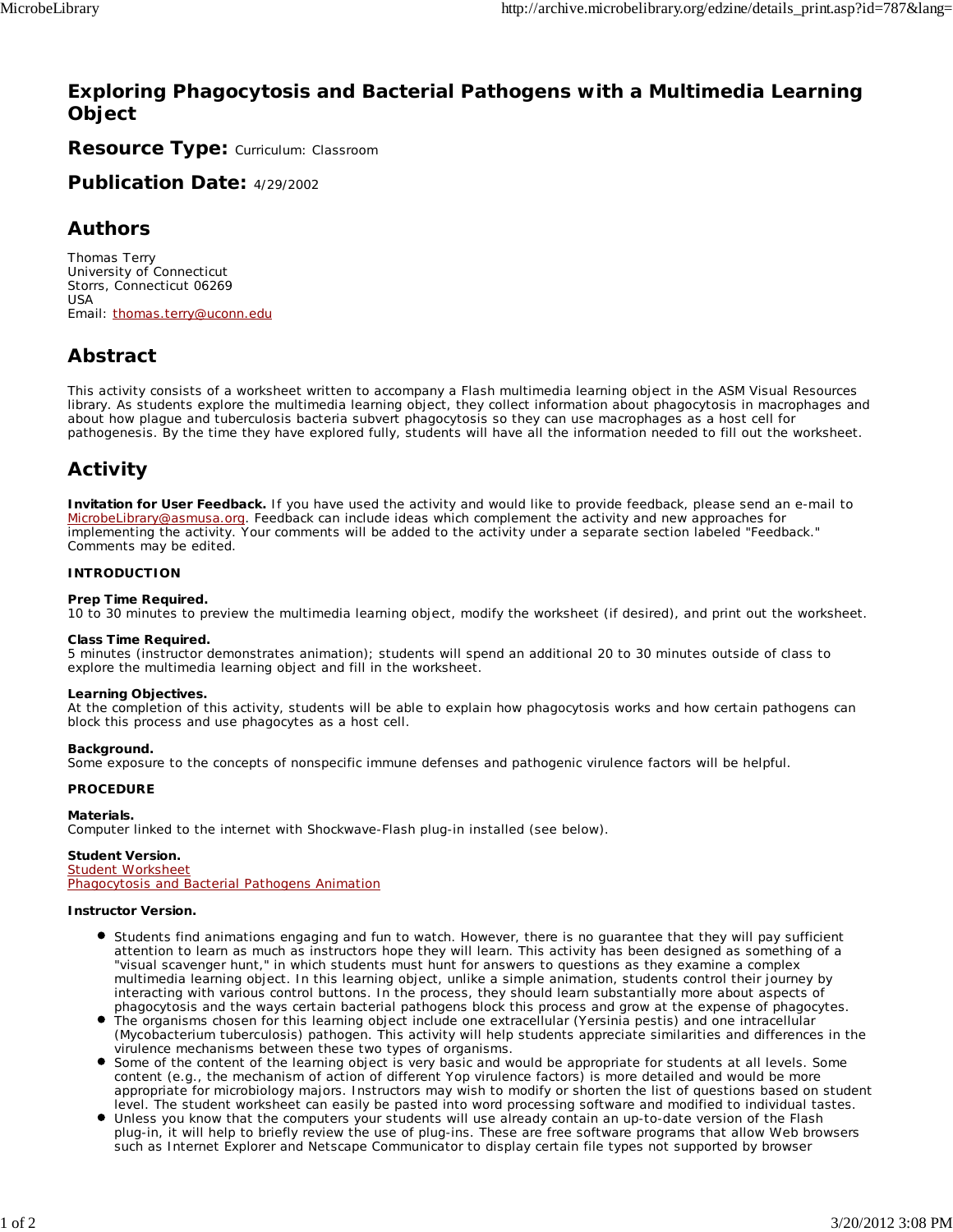technology. They must be installed in a "plug-in" folder (directory) within the browser folder (directory). Depending on the operating system and browser, installation may be automatic or may require closing the browser and running an installer, then restarting the browser.

- The multimedia learning object was authored in Macromedia Flash, and technically only requires the Flash plug-in. However, if an update is necessary, it would be advisable to upgrade the Macromedia Shockwave plug-in since this includes Flash and will serve more purposes.
- Most computers will have some version of the Shockwave plug-in already installed, as this plug-in is shipped with all versions of Internet Explorer and comes preinstalled on most new computers sold. However unless the plug-in is sufficiently recent to support Flash 5 files, the pop-up information screens of the multimedia learning object will not work, making it impossible to access some information needed to complete the worksheet. A test page to see if the correct plug-in is installed is located at http://www.macromedia.com/shockwave/welcome/; if a browser does not load and display the test animation, then the Shockwave plug-in should be downloaded and installed from the Macromedia download page: http://www.macromedia.com/downloads/. Alternatively, one only has to try to open the pop-up window on the first screen of the learning object. A link is also provided directly from the Flash object to the Shockwave download page.
- The instructor should review the Flash learning object to see how it will integrate with material presented in class. Phagocytosis and Bacterial Pathogens Animation
- If classroom facilities allow internet access to websites, the instructor may want to show at least a portion of the Flash multimedia learning object during a class presentation on host defenses or mechanisms of pathogenesis. This will add interest to the topic, as well as prepare students for what to expect when they access the multimedia learning object on their own.

#### **Safety Issues.** None.

#### **ASSESSMENT and OUTCOMES**

#### **Suggestions for Assessment.**

- The Flash multimedia learning object has been designed so that much of the information needed to answer questions is found in pop-up boxes controlled by a "mouse over" command. If students attempt to electronically copy the information so they can paste it into the worksheet, the pop-up window will close, so that some reading and writing is necessary. Other information is present on different screens in graphic format and cannot be copied and pasted. Thus students will be forced to read the material and write their own version of the answer in the worksheet. 1.
- 2. Unless the worksheet is graded, it is unlikely that students will complete it. The worksheet can be assigned as one of a number of graded assignments, depending on the grade structure for the course.
- In my course, I reserve 50 points out of 500 for various short assignments such as this, without knowing at the beginning of the semester how many such activities I will use or how many points I will assign. The remaining 450 points are assessed by exams and labs. This structure gives me the flexibility to assign a number of short activities that are graded differently than exams and that allow students to demonstrate mastery of certain topics. An assignment like this might be worth 5 to 10 of those 500 points (1 to 2%). 3.
- 4. The worksheet can also be assigned as an extra credit or make-up assignment for certain students who need an opportunity to improve their grade.

#### **Field Testing.**

The activity was tested during a summer course with 15 students. Reaction was very positive, as indicated in the following comments:

- "Animations were very useful, helped in visualization of process."
- "I thought animations made things clearer, would have liked to see them in other science classes."
- "These visual representations of processes are more clear to me than the same process described in words."

#### **SUPPLEMENTARY MATERIALS**

#### **References.**

- 1. **Brown, K.** 2000. Unlocking the secrets of the grim reaper. Science **290:**1475.
- 2. **Clemens, D. L.** 1996. Characterization of the *Mycobacterium tuberculosis* phagosome. Trends Microbiol. **4:**113–118.
- **Cornelis, G. R., A. Boland, A. P. Boyd, C. Geuijen, M. Iriarte, C. Neyt, M. P. Sory, and I. Stainier.** 1998. The 3.
- virulence plasmid of *Yersinia*, an antihost genome. Microbiol. Mol. Biol. Rev. **62:**1315.
- **Cornelis, G. R., and H. WolfWatz.** 1997. The *Yersinia* Yop virulon: a bacterial system for subverting eukaryotic cells. 4. Mol. Microbiol. **23:**861–867.
- **Galán, J. E., and A. Collmer.** 1999. Type III secretion machines: bacterial devices for protein delivery into host cells. 5. Science **284:**1322–1328.
- 6. **Helmuth, L. A.** 2000. Weak link in TB bacterium is found. Science **289:**1123–1125.
- 7. **Silhavy, T. J.** 1997. Death by lethal injection. Science **278:**1085–1086.

**Answer Key.** Answer Key for Student Worksheet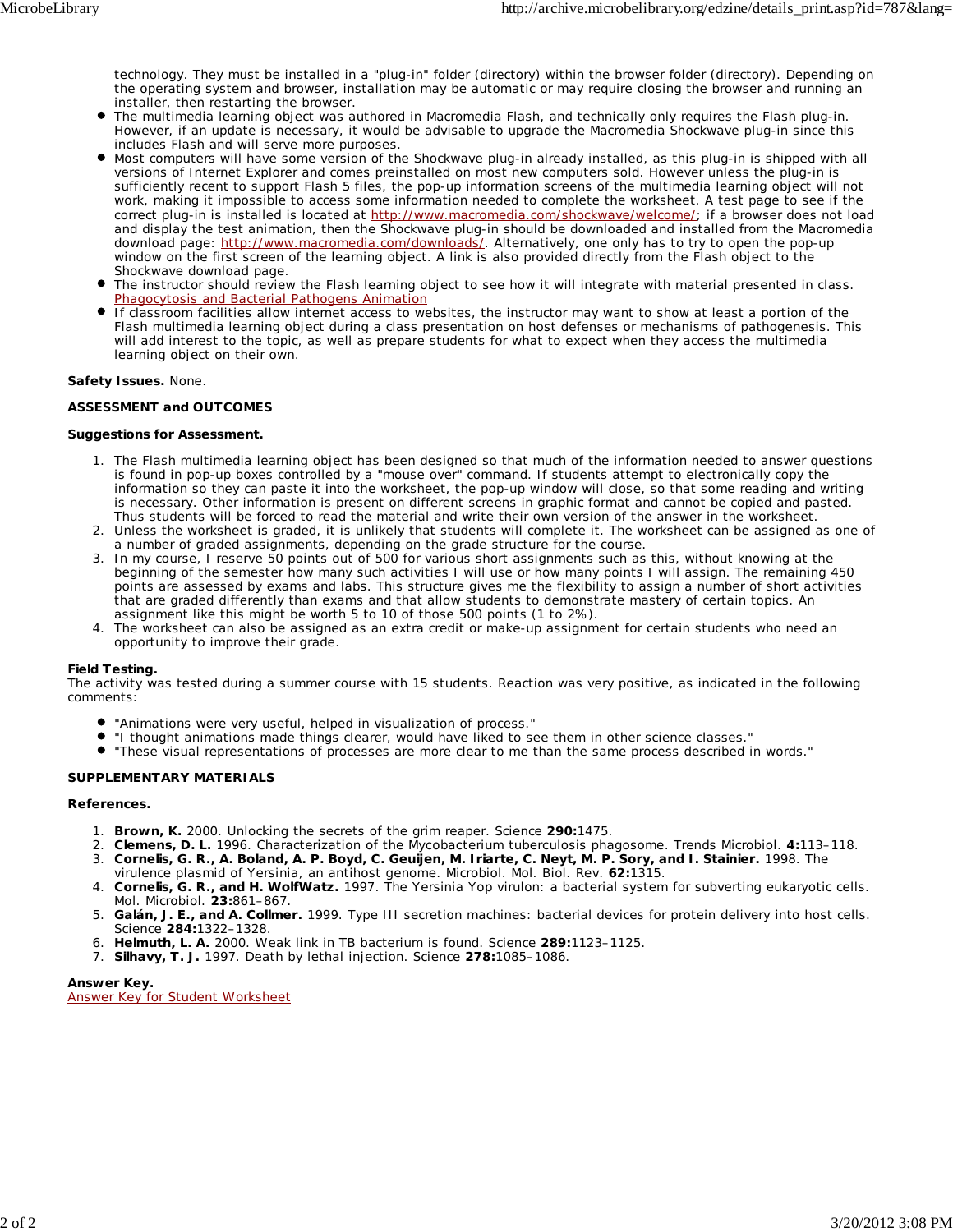# **All** Curriculum Resources

### **Student Worksheet: Phagocytosis & Bacterial Pathogens**

### Instructions:

- Print out a paper copy of this worksheet.
- Be sure the Web browser you will use contains a recent version of the Shockwave plug-in needed to view all features of the animation. Visit the Macromedia Web Player Test page at (http://www.macromedia.com/shockwave/welcome/). If no animation is visible, you will need to download and install the current version of the Shockwave plug-in, which includes the Flash plug-in necessary for this activity. Download the Shockwave plug-in at (http://www.macromedia.com/downloads/). Follow instructions listed on the page.
- Explore the Web-based Flash animation "Phagocytosis & Bacterial Pathogens" by Thomas Terry, located at this URL: http://www.microbelibrary.org/images/tterry/anim/phago053.html
- As you explore, look for answers to the questions and fill in the worksheet.
- Return the completed worksheet to your instructor as directed.

### Questions:

- 1. Where are macrophages found in the human body?
- 2. What cells carry out phagocytosis?
- 3. What is a phagosome?
- 4. What is in a lysosome?
- 5. How is a phagolysosome formed?
- 6. What happens during an "oxygen burst"?
- 7. What are the end products of phagocytosis?
- 8. What happens to the products of phagocytosis?
- 9. What bacterium causes plague?
- 10. Is plague infection an intracellular or extracellular process?
- 11. What is the role of the Type III secretory apparatus during plague infection?
- 12. What are Yops?
- 13. Identify the mode of action of at least one Yop.
- 14. What is a common symptom of plague infection?
- 15. What bacterium causes tuberculosis (TB)?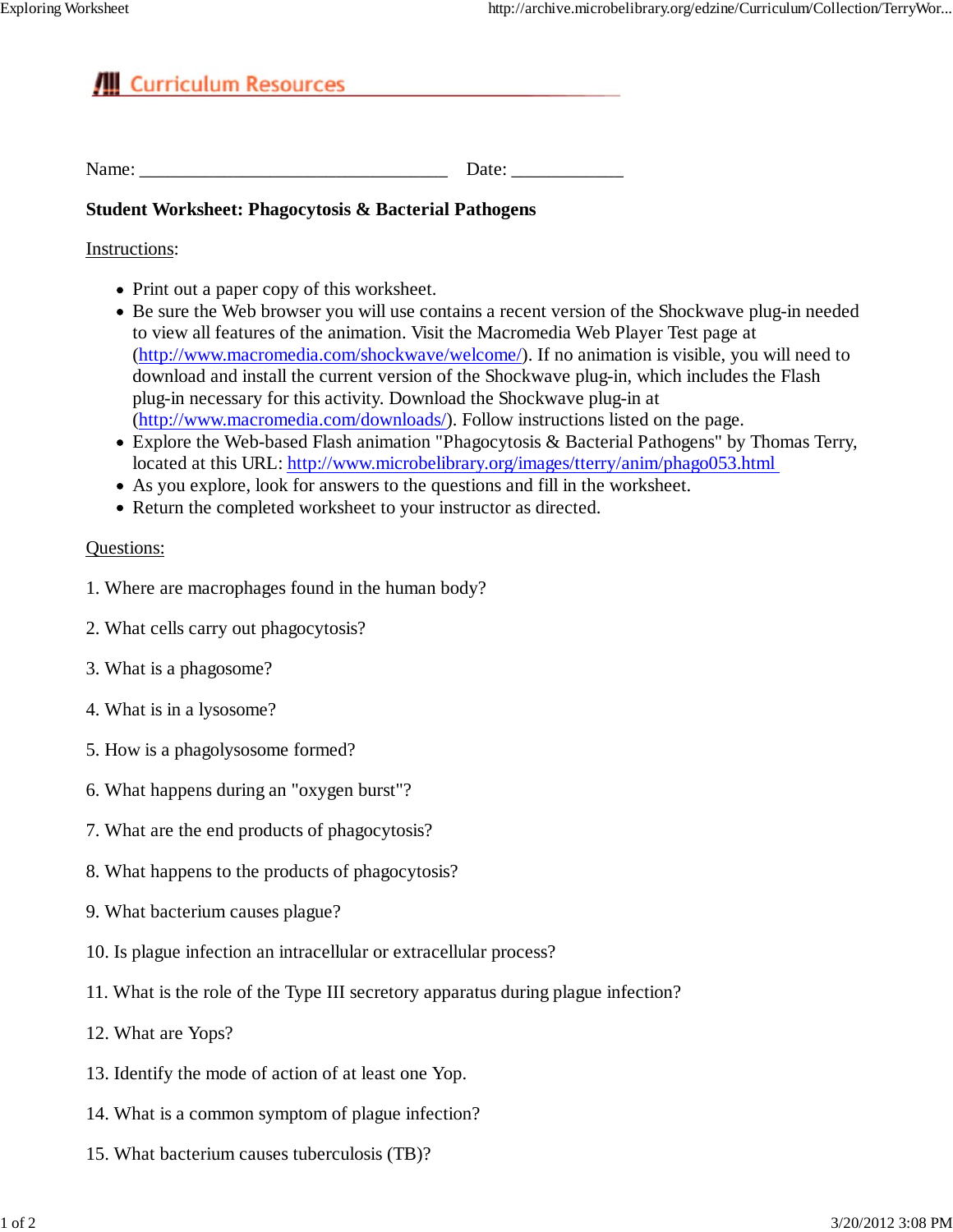- 16. Is TB infection an intracellular or extracellular process?
- 17. How many people worldwide are estimated to be infected with the TB pathogen?
- 18. How many of these people will actually develop some clinical symptoms of TB?
- 19. What happens to the TB bacteria in those people who don't have any clinical symptoms?
- 20. How many people die each year as a result of TB?
- 21. What prevents TB bacteria from being killed by phagocytosis?
- 22. What organ(s) in the human body can be infected with TB?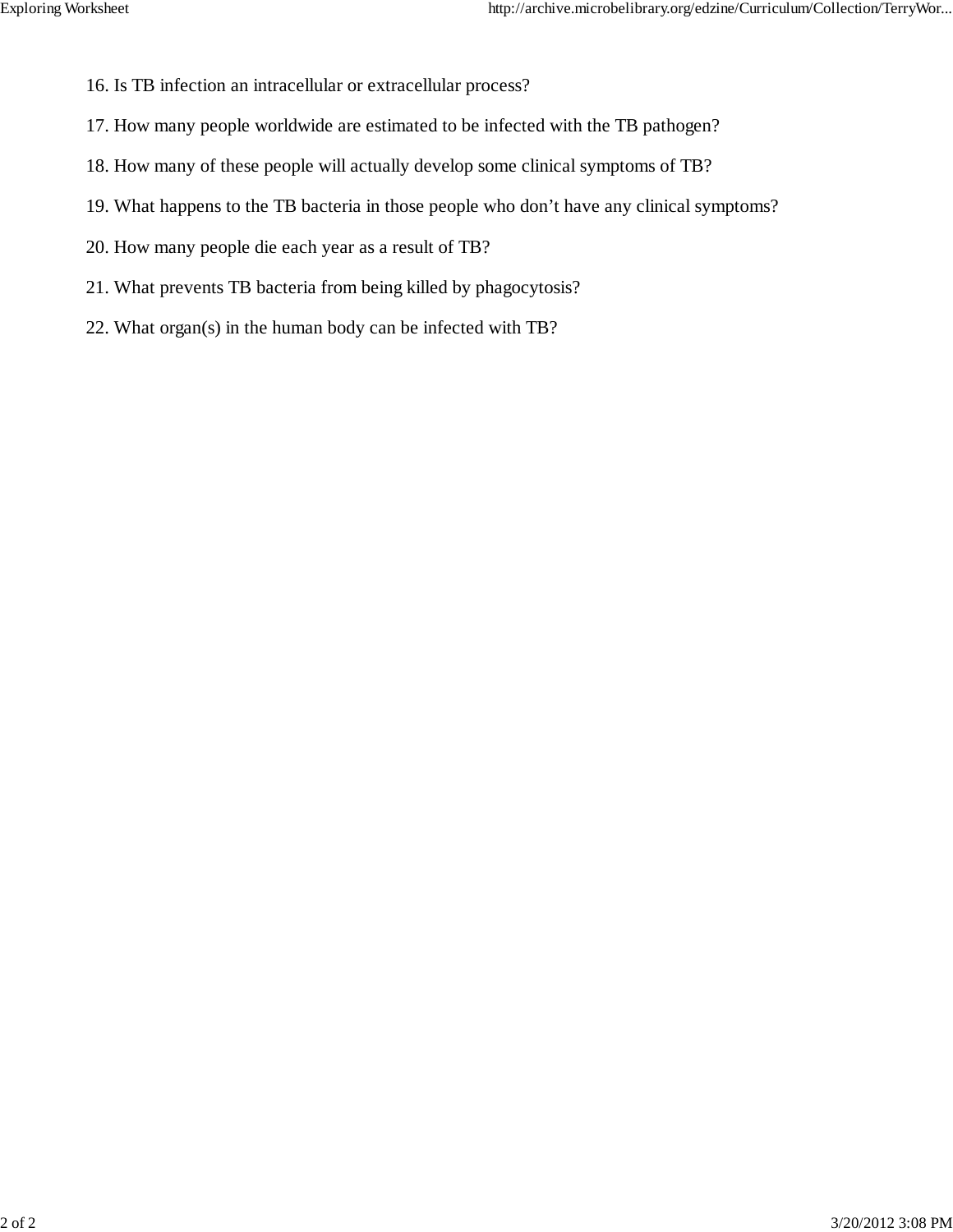# **All** Curriculum Resources

### **Answer Key**

# **Student Worksheet: Phagocytosis & Bacterial Pathogens**

Questions:

- 1. Where are macrophages found in the human body?
- **A.** Mainly in lymph nodes.
- 2. What cells carry out phagocytosis?
- **A.** Certain white blood cells, including macrophages and granulocytes.
- 3. What is a phagosome?

**A.** A membrane-bounded structure resulting from the invagination of a cell membrane to enclose particulate matter, such as a bacterial cell.

4. What is in a lysosome?

**A.** Dozens of degradative enzymes called acid hydrolases, including DNases, RNases, proteases, phosphatases, and lipases.

- 5. How is a phagolysosome formed? **A.** By fusion of a phagosome with a lysosome.
- 

6. What happens during an "oxygen burst"?

**A.** Stored sugar is used to make NADPH, which combines with  $O_2$  to make toxic peroxide (H<sub>2</sub>O<sub>2</sub>) and superoxide.

7. What are the end products of phagocytosis?

**A.** Smaller molecules resulting from enzymatic digestion of biological molecules such as DNA, RNA, protein, and lipid.

- 8. What happens to the products of phagocytosis?
- **A.** They are released from the cell.
- 9. What bacterium causes plague?
- **A.** *Yersinia pestis.*

10. Is plague infection an intracellular or extracellular process? **A.** Extracellular.

- 11. What is the role of the Type III secretory apparatus during plague infection?
- **A.** It acts like a syringe, allowing virulence factors to be injected into the host macrophage.
- 12. What are Yops?
- **A.** *Yersinia* outer proteins.

13. Identify the mode of action of at least one Yop.

**A.** (any one of the following)

YopE: disrupts host cell microfilaments (actin), prevents movement of phagosomes to lysosome to form phagolysosomes.

YopJ: a cysteine protease that cleaves macrophage proteins, including those that would normally send